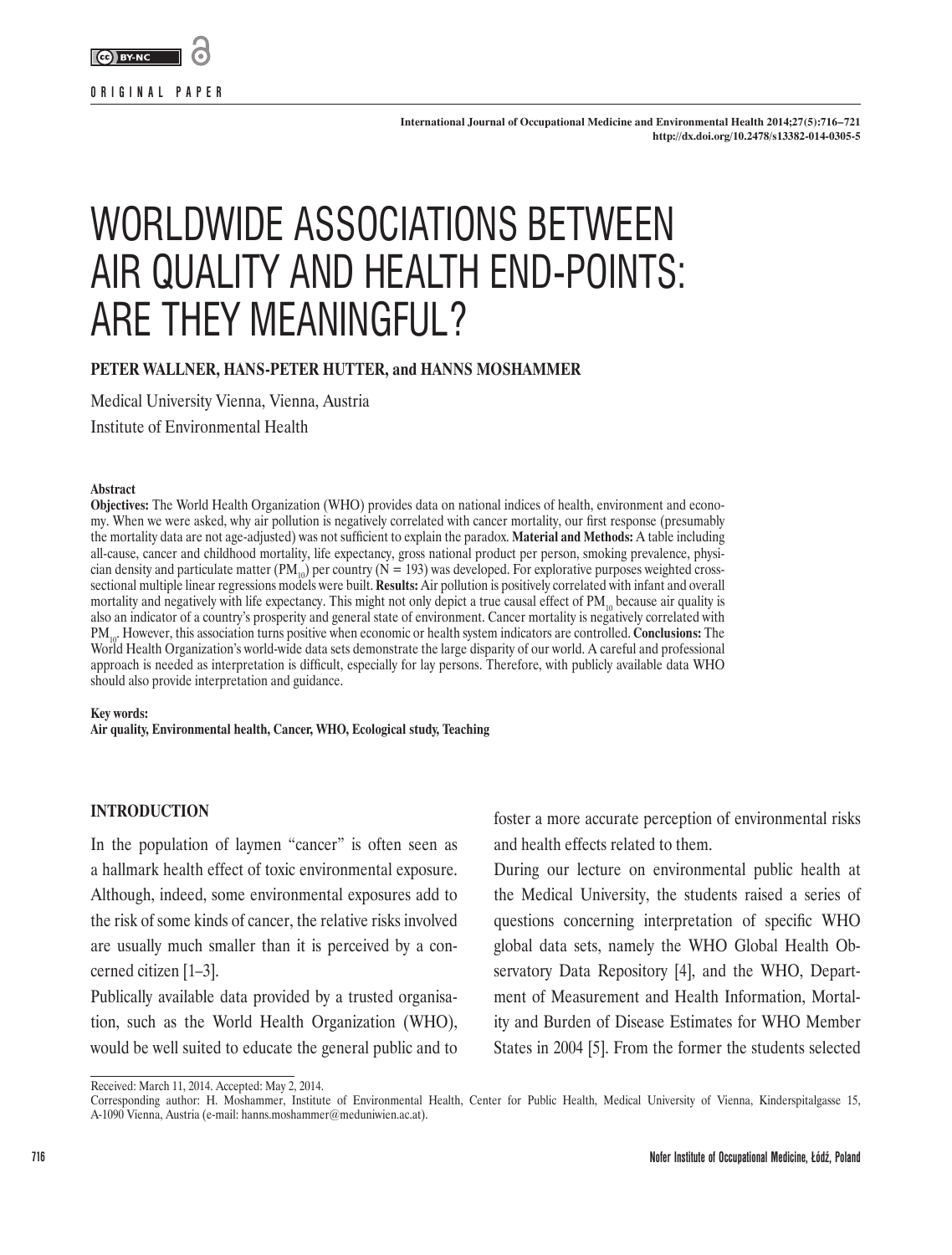

 $PM_{10}$  – particulate matter with an aerodynamic diameter less than 10 µm.



"Environmental Health / Outdoor Air Pollution / Exposure / Country Level" obtaining a table with country estimates of the (population weighted) exposure to particulate matter smaller than 10  $\mu$ m (PM<sub>10</sub>). Particulate matter data were available from 193 countries and stemmed from the years 2003–2010. Coverage of the monitoring system is likely to differ between the countries, therefore, also accuracy of the exposure classification is deemed to differ between the countries. From the latter data set the students selected "Death rates." This table reports "Estimated deaths per 100 000 population by cause, and Member State, 2004" as raw data (not age-adjusted, although age-adjusted rates are available in the same Excel-file in another table). The students also chose "Malignant neoplasms" as an endpoint of primary interest.

They expected to find a clear positive association between air pollution and cancer mortality [6]. Thus, we have reproduced the scatter-plot prepared by the students (Figure 1). Interestingly, it depicted  $PM_{10}$  as a dependent and mortality by cancer as an independent variable and it found a clearly negative, although non-linear association between both of the variables.

First, we told them that age-adjusted data would be more reliable but upon analysing age-adjusted data we noticed that cancer mortality and  $PM_{10}$  were still negatively,

though weakly, correlated with each other. Therefore, we decided to investigate the issue further.

## **MATERIAL AND METHODS**

Country-specific data were obtained from the various WHO data-sets: population number (in 100 000), allcause mortality (per 100 000, age-adjusted only), cancer (per 100 000, age-adjusted and raw data), childhood mortality (per 1000 live births), life expectancy, gross national product (GNP) per person, smoking prevalence, physician density (per 10 000), and  $PM_{10}$ . In order to visualise the association between cancer deaths (age adjusted) and  $PM_{10}$  the scatter-plot (Figure 1) was improved in several ways (Figure 2), i.e., dependent and independent variables were exchanged, raw cancer death data were replaced by age-adjusted data, and population size was expressed by the size of each dot. To achieve the latter, the data were manually recoded to fit the format of the free Gapminder program [7].

For explorative purposes weighted cross-sectional multiple linear regressions models were built. First, we generated a model resembling the approach of our students: a linear regression model with cancer mortality (raw data) as a dependent and  $PM_{10}$  as an independent variable. In the second step we improved the model through weighting by population number. We applied the "aweights" option for analytical weights in Stata. Analytic weights are weights that are inversely proportional to the variance of an observation. This option reflects the fact that countries with a smaller population number provide a less precise estimate and are less influential in the case of world-wide health status. Next, we replaced raw cancer mortality data by age-adjusted data. Then, in several steps, we added other potential confounding variables to the model, each separately: gross national product per person, smoking prevalence and physician density. As the next step we also investigated, in a similar way, the association between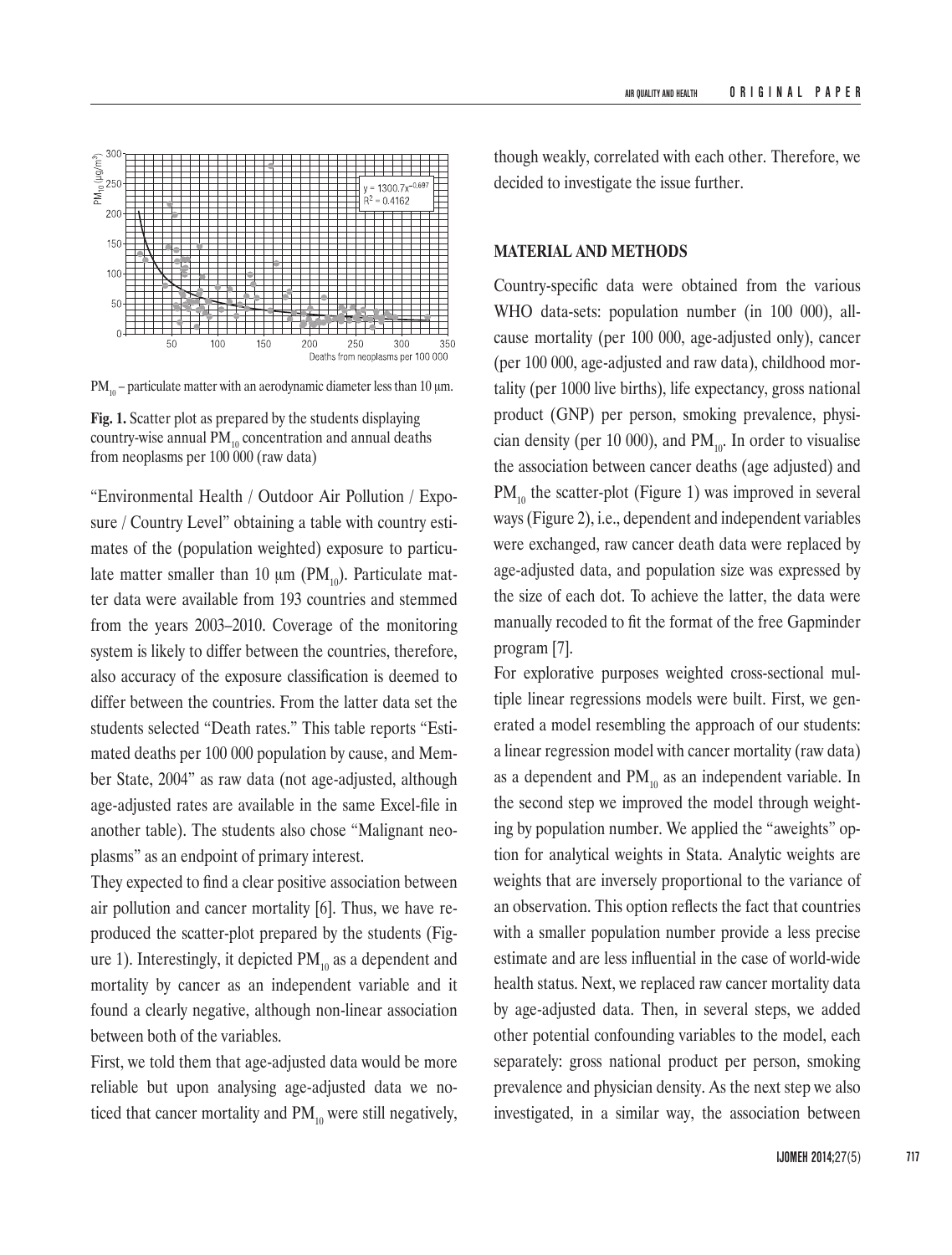

 $PM_{10}$  – as in Figure 1.

**Fig. 2.** Extended scatter-plot produced with the free program Gapminder country-wise displaying annual deaths from neoplasms per 100 000 (age-adjusted data) and annual  $PM_{10}$ concentration

 $PM_{10}$  and other health parameters (life expectancy, infant mortality, all-cause mortality).

### **RESULTS AND DISCUSSION**

The world-wide ranges of the investigated variables are shown in Table 1.  $PM_{10}$ , gross national product, smoking prevalence, and physician density were all taken into account as factors that possibly influence population health

| Table 1. World-wide range of national data relevant for health |  |  |  |
|----------------------------------------------------------------|--|--|--|
|----------------------------------------------------------------|--|--|--|

indicators.  $PM$ <sub>10</sub> was significantly negatively correlated with all the other variables (R between –0.34 and –0.57). Age-adjusted mortality due to cancer and due to all causes, infant mortality and life expectancy were considered as indicators of population health. Cancer mortality was not significantly associated with the other indicators, while all the other indicators were correlated with one another: as expected, higher life expectancy went along with lower overall and infant mortality (data not shown).

The findings regarding cancer deaths are presented in Table 2. Raw data on cancer deaths are negatively correlated with  $PM_{10}$ . Population weighted analysis did not lead to a substantially different outcome. Age-adjusted cancer death data are less strongly, but still negatively correlated with  $PM_{10}$ . Upon inclusion of smoking prevalence or physician density, the regression coefficient for  $PM_{10}$  turned positive and model fit improved. Not surprisingly the percentage of smokers had a strong impact on cancer mortality in this simplified ecological study. We assume that in the case of countries with a low physician density (as an indicator of poor health services) cancer cases might be underdiagnosed or underreported. Even in the age-adjusted analysis competing causes of death might still be an issue. Life expectancy, infant mortality and all-cause mortality generally showed more "unhealthy" outcomes with higher

| Variable                                        | Country<br>[n] | M     | Min.           | Max   |
|-------------------------------------------------|----------------|-------|----------------|-------|
| Gross national product (USD/person)             | 167            | 12286 | 320            | 61240 |
| $PM_{10} (\mu g/m^3)$                           | 91             | 57    | 11             | 279   |
| Smokers $(\% )$                                 | 146            | 17    | $\overline{2}$ | 55    |
| Physician density (per 10 000)                  | 68             | 24    | 0.85           | 61.67 |
| Cancer mortality (age-adjusted, per 100 000)    | 193            | 144   | 59             | 284   |
| Life expectancy (years)                         | 193            | 69    | 47             | 83    |
| Infant mortality (per 1000 live births)         | 193            | 33    | $\overline{2}$ | 133   |
| All-cause mortality (age-adjusted, per 100 000) | 193            | 940   | 220            | 3147  |

 $PM_{10}$  – as in Figure 1.

M – mean; Min. – minimum value; Max – maximum value.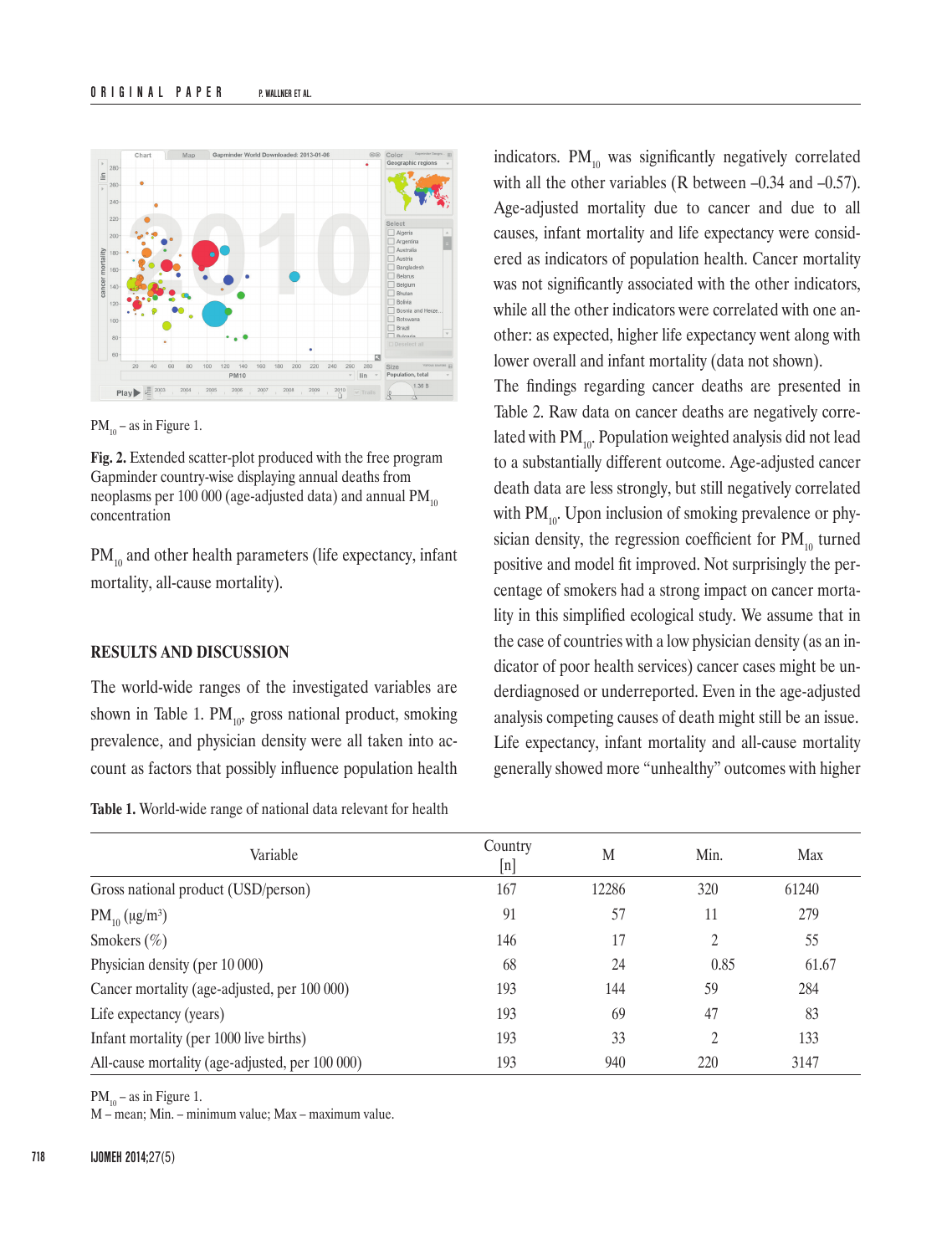| Model                                                      | Coefficient        | p                | Adjusted $\mathbb{R}^2$ |
|------------------------------------------------------------|--------------------|------------------|-------------------------|
| Raw data                                                   | $-0.95$            | < 0.001          | 0.29                    |
| Raw data, population weighted                              | $-1.07$            | < 0.001          | 0.45                    |
| Age-adjusted, unweighted                                   | $-0.03$            | 0.695            | 0.00                    |
| Age-adjusted, weighted                                     | $-0.06$            | 0.469            | 0.01                    |
| Age-adjusted, weighted<br>$\dots$ + gross national product | $-0.05$<br>$-0.00$ | 0.700<br>0.876   | 0.00                    |
| Age-adjusted, weighted<br>$\ldots$ + physician density     | 0.18<br>1.68       | 0.306<br>0.032   | 0.08                    |
| Age-adjusted, weighted<br>$\dots$ + percentage of smokers  | 0.23<br>2.87       | 0.001<br>< 0.001 | 0.55                    |

**Table 2.** Apparent effect of PM<sub>10</sub> on cancer mortality and indicators of model fit

 $PM_{10}$  – as in Figure 1.

 $PM_{10}$ , even before confounder adjustment (Table 3). As expected, better economic status (as captured by GNP) and better health-care (physician density) were related to a better health status. Surprisingly, the percentage of smokers was also positively related to the general health indicators. This paradox association was attenuated although not reversed after controlling for the countries' economic status (GNP). The percentage of smokers is, indeed, higher in richer countries  $(R = 0.34, p = 0.001)$ . Residual confounding by economic conditions as well as latency issues with the temporal course of the tobacco epidemic [8] could likely explain most of this findings.

This is an ecological study and therefore, it does not allow causal interpretation. Disregarding that rule might lead to ecological fallacy as exemplified by the long-lasting debate about apparently protective effects of radon against lung cancer [9,10].

Nevertheless, data concerning ecological studies are often easy to obtain and the findings are often very intuitive. Therefore, they can be highly valuable for educational purposes like lectures and also for risk communication [11]. In case of a well-established causal association and in the absence of strong confounders (as in the case of smoking and lung cancer) this kind of studies also informs about the "true" magnitude of the effects in the "real world."

However, when lecturing on air pollution and cancer one should also mention that there is a large body of experimental and human biomonitoring studies, which demonstrate the association of air pollution with mutagenicity, genotoxicity and epigenetic modification [6].

The global variation in health – which is highly unfair and should be tackled vigorously – provides an opportunity to investigate the range of inequality between societies and the correlation between indicators of health and environment. In this context, air pollution serves rather as an indicator of general environmental quality and living standards in a country: a country that lacks resources, power or dedication to protect the air the citizens breath will also most likely fail to provide for clean drinking water and other fundamental necessities. Data collected by WHO are of different quality. Differential misclassification of air pollution is possible especially because the countries with poor air quality will also often lack a sophisticated monitoring system, as monitoring stations require high investments and maintenance costs. Similarly, annual mean levels of  $PM_{10}$  are not equally representative of population exposure in each country. The problem of data quality is also exemplified by the fact that air pollution data are reported from different years, which might introduce bias in the case of systematic temporal trends in air quality.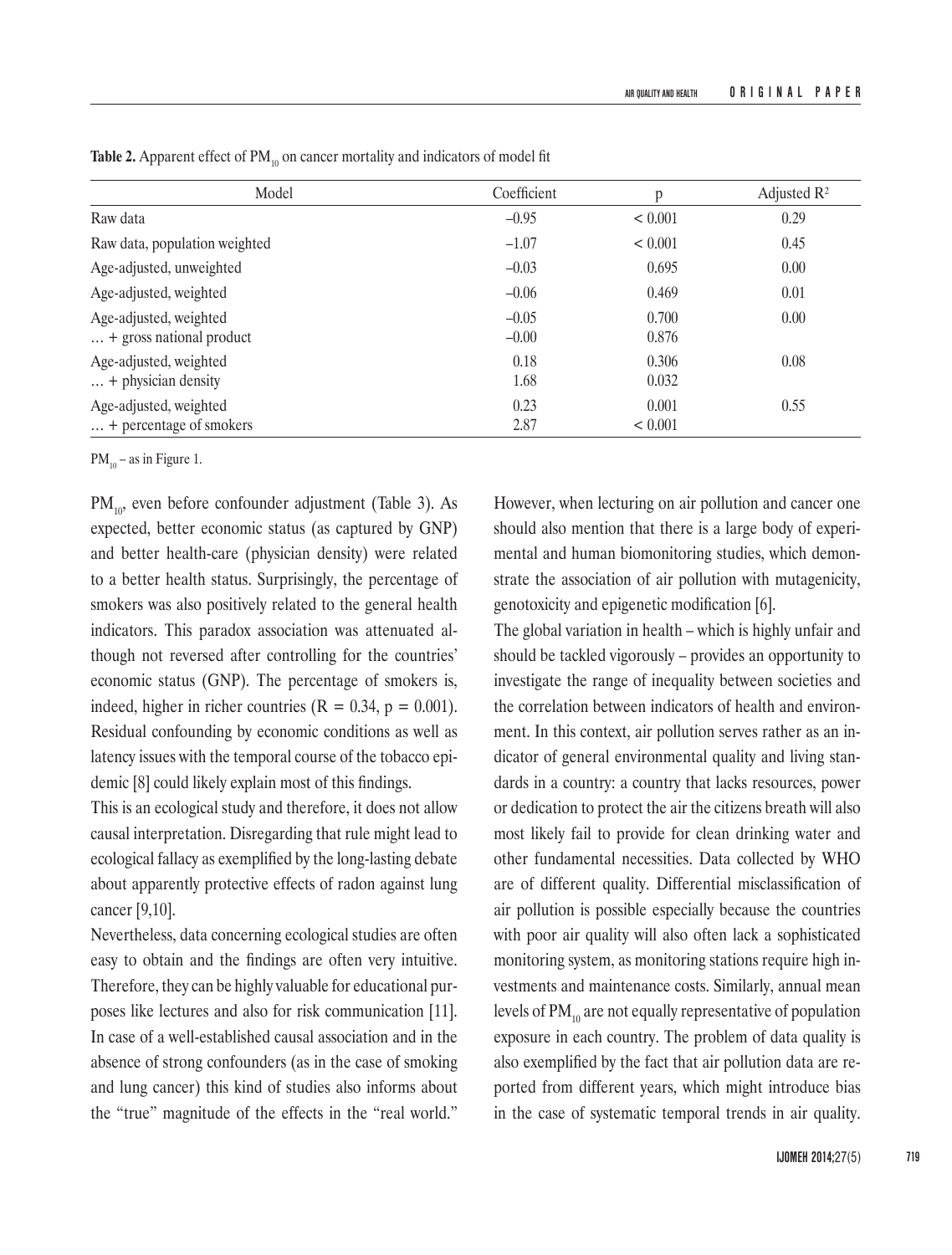| Model                  | Coefficient | p-value |
|------------------------|-------------|---------|
| Life expectancy        |             |         |
| $PM_{10}$              | $-0.10$     | < 0.001 |
| gross national product | 0.0004      | < 0.001 |
| physician density      | 0.45        | < 0.001 |
| $%$ of smokers         | 0.52        | < 0.001 |
| All-cause mortality    |             |         |
| $PM_{10}$              | 3.57        | < 0.001 |
| gross national product | $-0.02$     | < 0.001 |
| physician density      | $-16.70$    | < 0.001 |
| $%$ of smokers         | $-24.30$    | < 0.001 |
| Infant mortality       |             |         |
| $PM_{10}$              | 0.38        | < 0.001 |
| gross national product | $-0.001$    | < 0.001 |
| physician density      | $-1.67$     | < 0.001 |
| $%$ of smokers         | $-2.04$     | < 0.001 |

**Table 3.** Apparent effect of PM<sub>10</sub> and other factors of possible relevance on health indicators other than cancer mortality

 $PM_{10}$  – as in Figure 1.

Satellite data might help to overcome these shortcomings in the future [12]. However, also the quality of health data constitutes a well-recognised problem [13].

Gapminder is a free program that is well suited for presentation of complex data. When used with own data its handling is somehow complicated because of its own special data format. However, when these initial problems are overcome it can be effectively used for educational purposes.

## **CONCLUSIONS**

The global data sets provided by WHO are informative and constitute a valuable tool for public health education and risk communication. Nevertheless, there is a need to educate lay persons (also students) how to read the data correctly. Otherwise, one faces the risk of misinterpretation. The data should come with a short introduction including the concept of age-adjustment, possible confounders, and

the relative importance of various environmental causes for selected diseases or groups of diseases.

#### **ACKNOWLEDGMENTS**

The study was performed upon a request of students during our environmental public health lecture. We thank our students for their vital interest in these issues.

### **REFERENCES**

- 1. Slovic P. The perception of risk. London: Earthscan; 2000.
- 2. Wallner P, Haidinger G. [Environment and cancer as seen by the population of Austria]. Bundesgesundheitsbl Gesundheitsforsch Gesundheitsschutz. 1999;42:327–31. German.
- 3. Luria P, Perkins C, Lyons M. Health risk perception and environmental problems. Findings from ten case studies in the North West of England. Summary report. Liverpool: